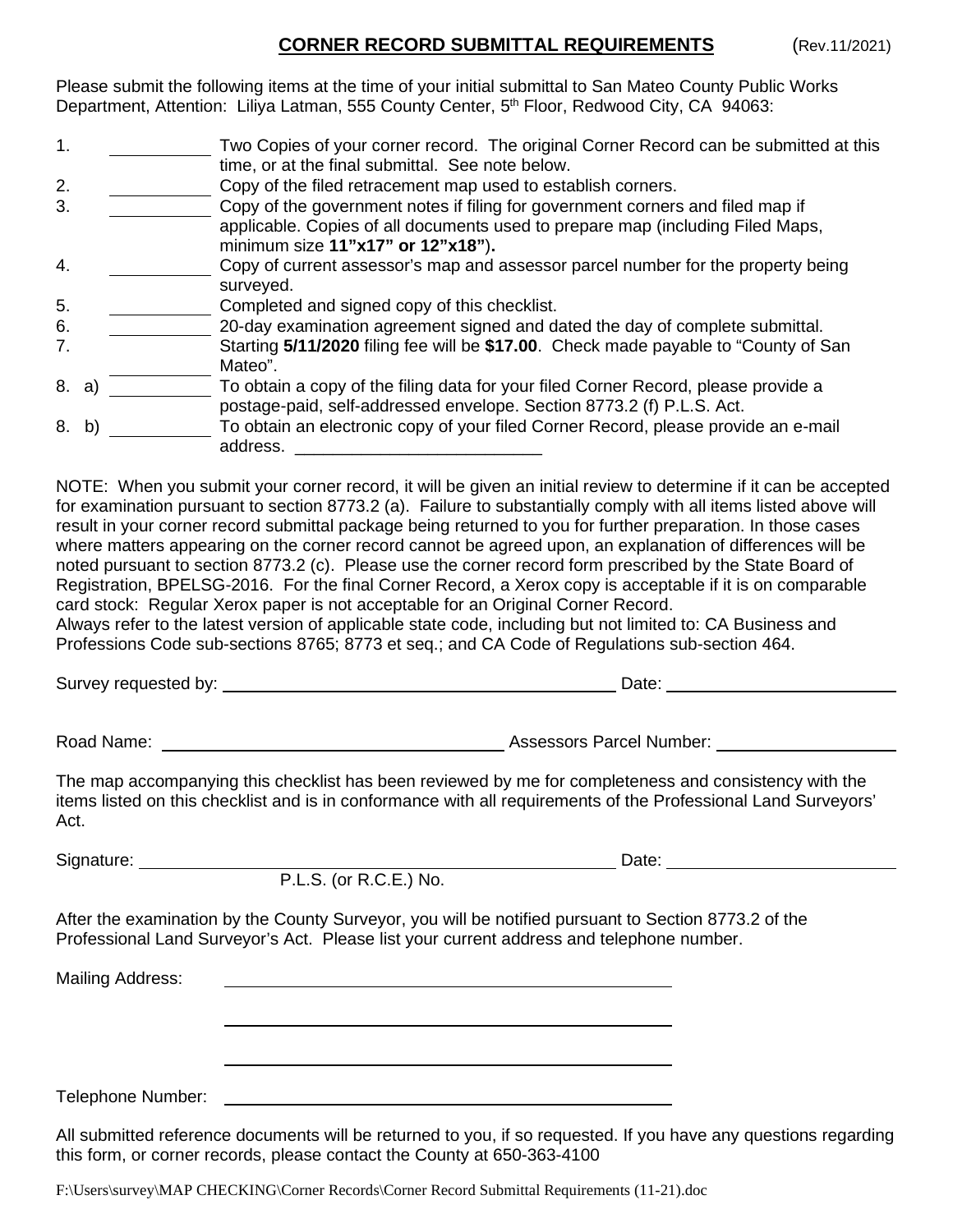For this and other forms, visit the San Mateo County web site: https://publicworks.smcgov.org/surveying-andmap-checking